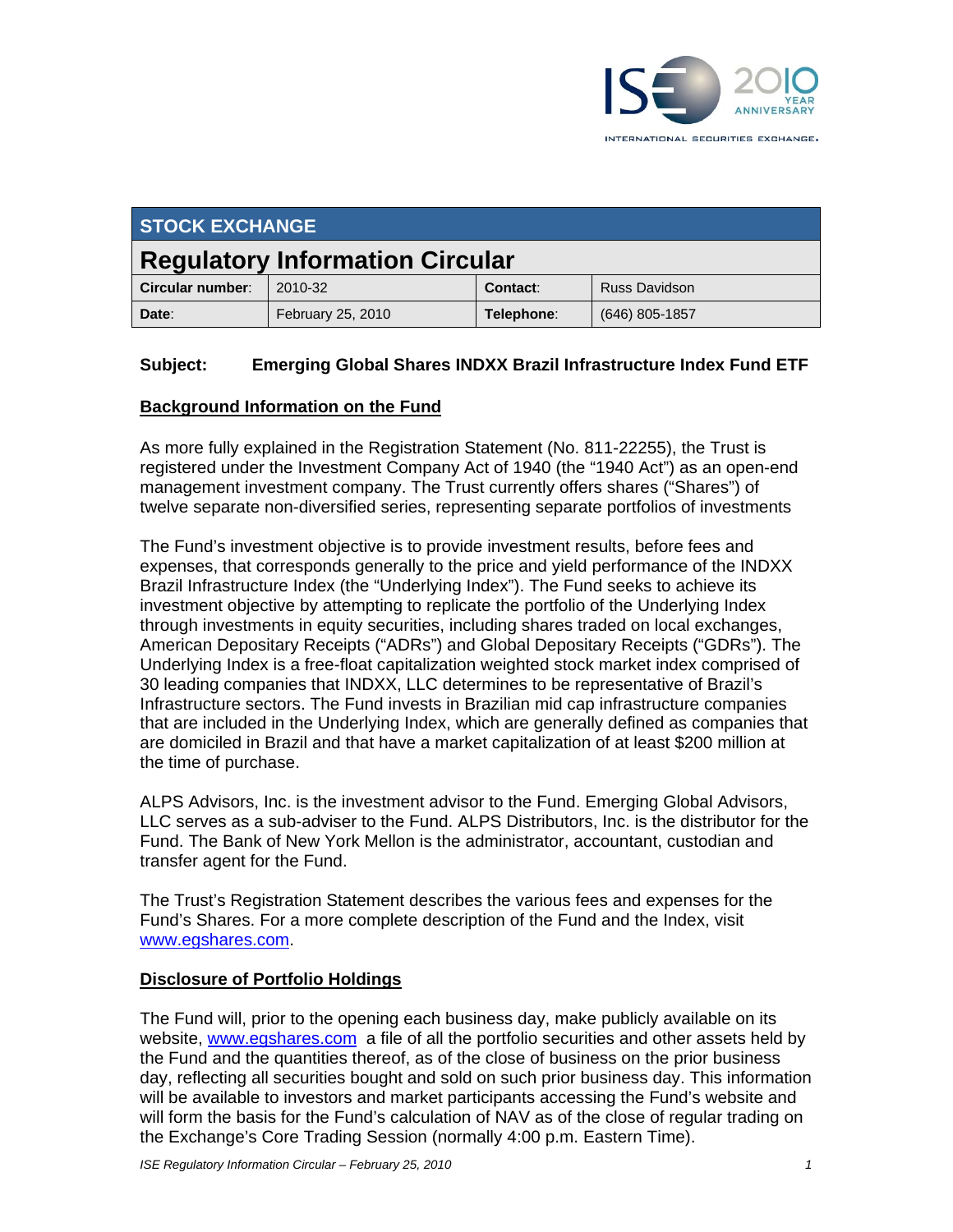

### **Intraday Indicative Value**

The primary exchange will disseminate, at least every 15 seconds, through the facilities of the Consolidated Tape Association, an estimated value for the Fund on a per-Share basis (the "Portfolio Indicative Value"). The Intraday Indicative Value is designed to provide investors with a reference value which can be used in connection with other related market information.

The Intraday Indicative Value is determined by dividing the "Estimated Fund Value" as of the time of the calculation by the total Shares outstanding. "Estimated Fund Value" is the sum of the estimated amount of cash held the Fund's portfolio, the estimated value of the securities held in the Fund's portfolio and the estimated amount of accrued interest, minus the estimated amount of liabilities.

The Intraday Indicative Value on a per-Share basis disseminated should not be viewed as a real time update of the NAV, which is calculated only once a day.

#### **Other Information about the Fund**

The Fund expects to declare and pay all of its net investment income, if any, to shareholders as dividends annually.

The Depository Trust Company ("DTC") is the record or registered owner of all outstanding Shares.

The NAV per Share of the Fund will be determined as of the close of trading (normally, 4:00 p.m. Eastern Time ("ET")) on each day that the Exchange is open for business (a "Business Day"). NAV per share is calculated by dividing the Fund's net assets by the number of the Fund's shares outstanding. In calculating the Fund's NAV, Fund investments generally are valued using market valuations. NAV will be available from the Distributor and is also available to NSCC participants through data made available from NSCC.

The Fund's Registration Statement describes the various fees and expenses for the Fund's Shares. For a more complete description of the Fund and the Index, visit www.egshares.com.

#### **Purchases and Redemptions in Creation Unit Size**

Equity Electronic Access Members ("Equity EAMs") are hereby informed that procedures for purchases and redemptions of Shares in Creation Units are described in the Trust's Prospectus and SAI and that Shares are not individually redeemable but are redeemable only in Creation Unit aggregations or multiples thereof.

The Trust's Prospectus and SAI describe additional procedures and requirements that apply to the creation and redemption of Shares.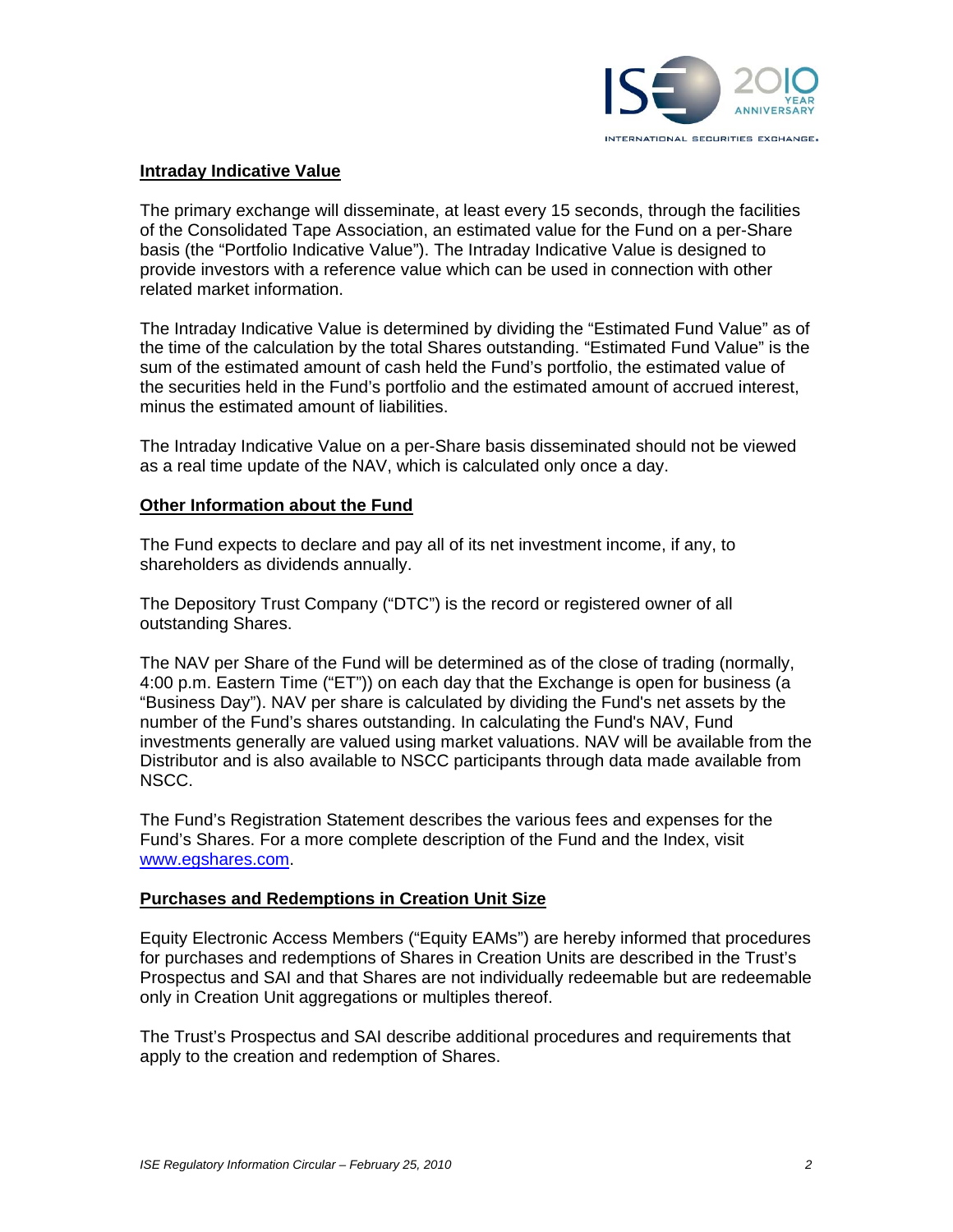

# **Principal Risks**

Interested persons are referred to the Prospectus for a description of risks associated with an investment in the Shares. These risks include foreign market risk and the risk that a Fund's return may not match the return of its index for a number of reasons including the incursion by a Fund of operating expenses and costs not applicable to its index. In addition, as noted in the Prospectus, the Shares may trade at market prices that may differ from their NAV. The NAV of the Shares will fluctuate with changes in the market value of the Fund's holdings. The market prices of the Shares will fluctuate in accordance with changes in NAV as well as the supply and demand for the Shares on the Exchange.

### **Exchange Rules Applicable to Trading in the Shares**

The Shares are considered equity securities, thus rendering trading in the Shares subject to the Exchange's existing rules governing the trading of equity securities.

## **Trading Hours**

Trading in the Shares on ISE is on a UTP basis and is subject to ISE equity trading rules. The Shares will trade from 8:00 a.m. until 8:00 p.m. Eastern Time. Equity EAMs trading the Shares during the Extended Market Sessions are exposed to the risk of the lack of the calculation or dissemination of underlying index value or intraday indicative value ("IIV"). For certain derivative securities products, an updated underlying index value or IIV may not be calculated or publicly disseminated in the Extended Market hours. Since the underlying index value and IIV are not calculated or widely disseminated during Extended Market hours, an investor who is unable to calculate implied values for certain derivative securities products during Extended Market hours may be at a disadvantage to market professionals.

### **Trading Halts**

ISE will halt trading in the Shares in accordance with ISE Rule 2101(a)(2)(iii). The grounds for a halt under this Rule include a halt by the primary market because it stops trading the Shares and/or a halt because dissemination of the IIV or applicable currency spot price has ceased, or a halt for other regulatory reasons. In addition, ISE will stop trading the Shares if the primary market de-lists the Shares.

### **Delivery of a Prospectus**

Pursuant to federal securities laws, investors purchasing Shares must receive a prospectus prior to or concurrently with the confirmation of a transaction. Investors purchasing Shares directly from the Fund (by delivery of the Deposit Amount) must also receive a prospectus.

Prospectuses may be obtained through the Distributor or on the Fund's website. The Prospectus does not contain all of the information set forth in the registration statement (including the exhibits to the registration statement), parts of which have been omitted in accordance with the rules and regulations of the SEC. For further information about the Fund, please refer to the Trust's registration statement.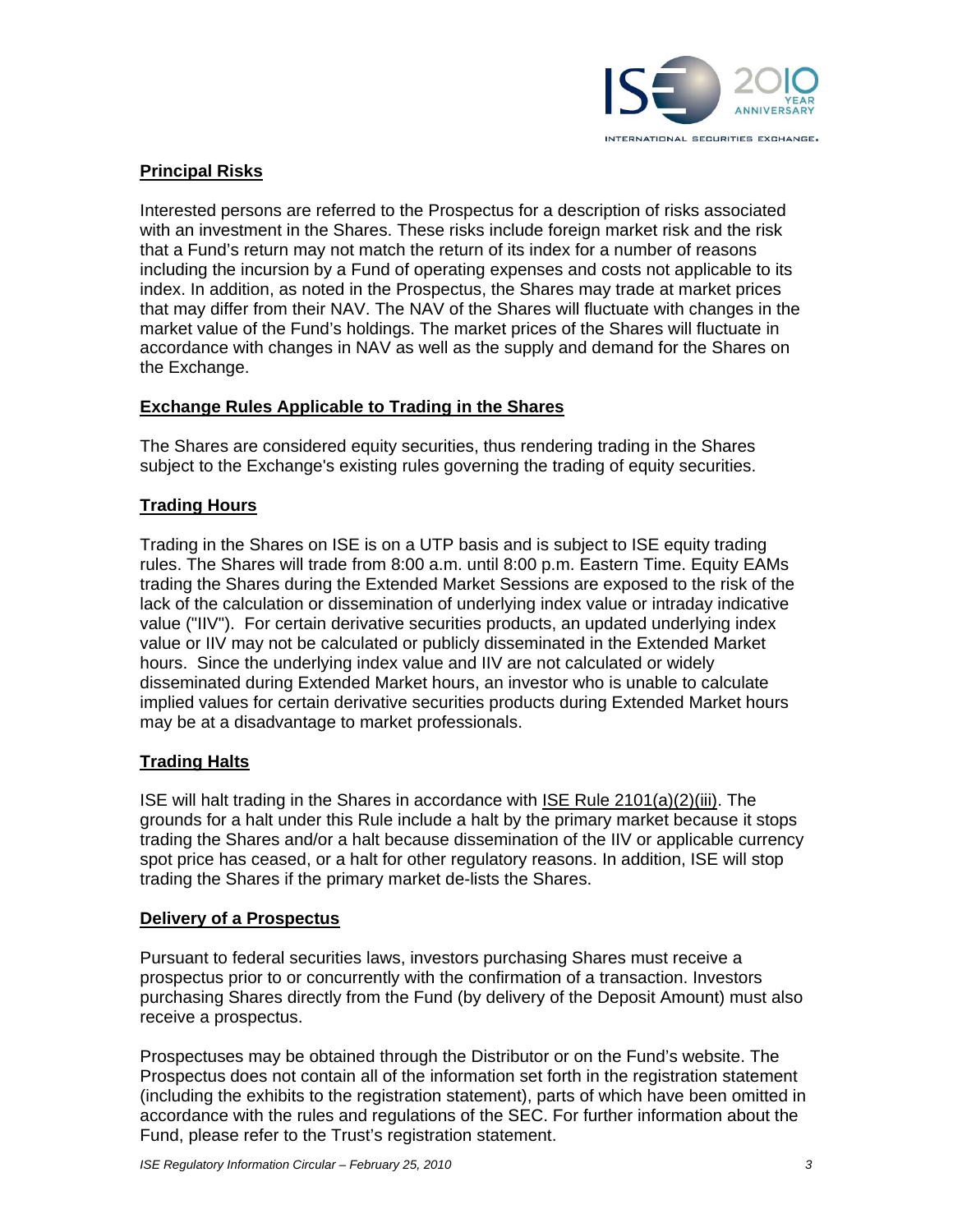

### **Exemptive, Interpretive and No-Action Relief Under Federal Securities Regulations**

The Commission has issued letters dated October 24, 2006, November 21, 2005 and August 17, 2001 (together, the "No- Action Letters") granting exemptive, interpretive and no-action relief from certain provisions of and rules under the Securities Exchange Act of 1934 for exchange-traded funds listed and traded on a registered national securities exchange that meet certain criteria.

#### **Regulation M Exemptions**

Generally, Rules 101 and 102 of Regulation M prohibit any "distribution participant" and its "affiliated purchasers" from bidding for, purchasing, or attempting to induce any person to bid for or purchase any security which is the subject of a distribution until after the applicable restricted period, except as specifically permitted in Regulation M. The provisions of the Rules apply to underwriters, prospective underwriters, brokers, dealers, and other persons who have agreed to participate or are participating in a distribution of securities.

The Commission issued a No-Action Letter by which persons participating in a distribution of shares of a fund may engage in secondary market transactions in such shares during their participation in such a distribution, despite the requirements of from Rule 101 under Regulation M. In addition, the SEC has permitted persons who may be deemed to be participating in the distribution of shares of a fund (i) to purchase securities for the purpose of purchasing creation unit aggregations of fund shares and (ii) to tender securities for redemption in Creation Unit Aggregations. Further, the Commission has clarified that the tender of fund shares to the Fund for redemption does not constitute a bid for or purchase of any of the Funds' securities during the restricted period of Rule 101. The Commission has issued a No-Action Letter to paragraph (e) of Rule 102 under Regulation M which allow the redemption of fund shares in creation unit aggregations during the continuous offering of shares.

### **Customer Confirmations for Creation or Redemption of Fund Shares (SEC Rule 10b-10)**

Broker–dealers who handle purchases or redemptions of Fund shares in Creation Units for customers will be permitted to provide such customers with a statement of the number of Creation Unit Aggregations created or redeemed without providing a statement of the identity, number and price of shares of the individual securities tendered to the Fund for purposes of purchasing creation unit aggregations ("Deposit Securities") or the identity, number and price of shares to be delivered by the Trust to the redeeming holder ("Redemption Securities"). The composition of the securities required to be tendered to the Fund for creation purposes and of the securities to be delivered on redemption will be disseminated each business day and will be applicable to requests for creations or redemption, as the case may be, on that day. This exemptive relief under Rule 10b-10 with respect to creations and redemptions is subject to the following conditions:

1) Confirmations to customers engaging in creations or redemptions must state that all information required by Rule 10b-10 will be provided upon request;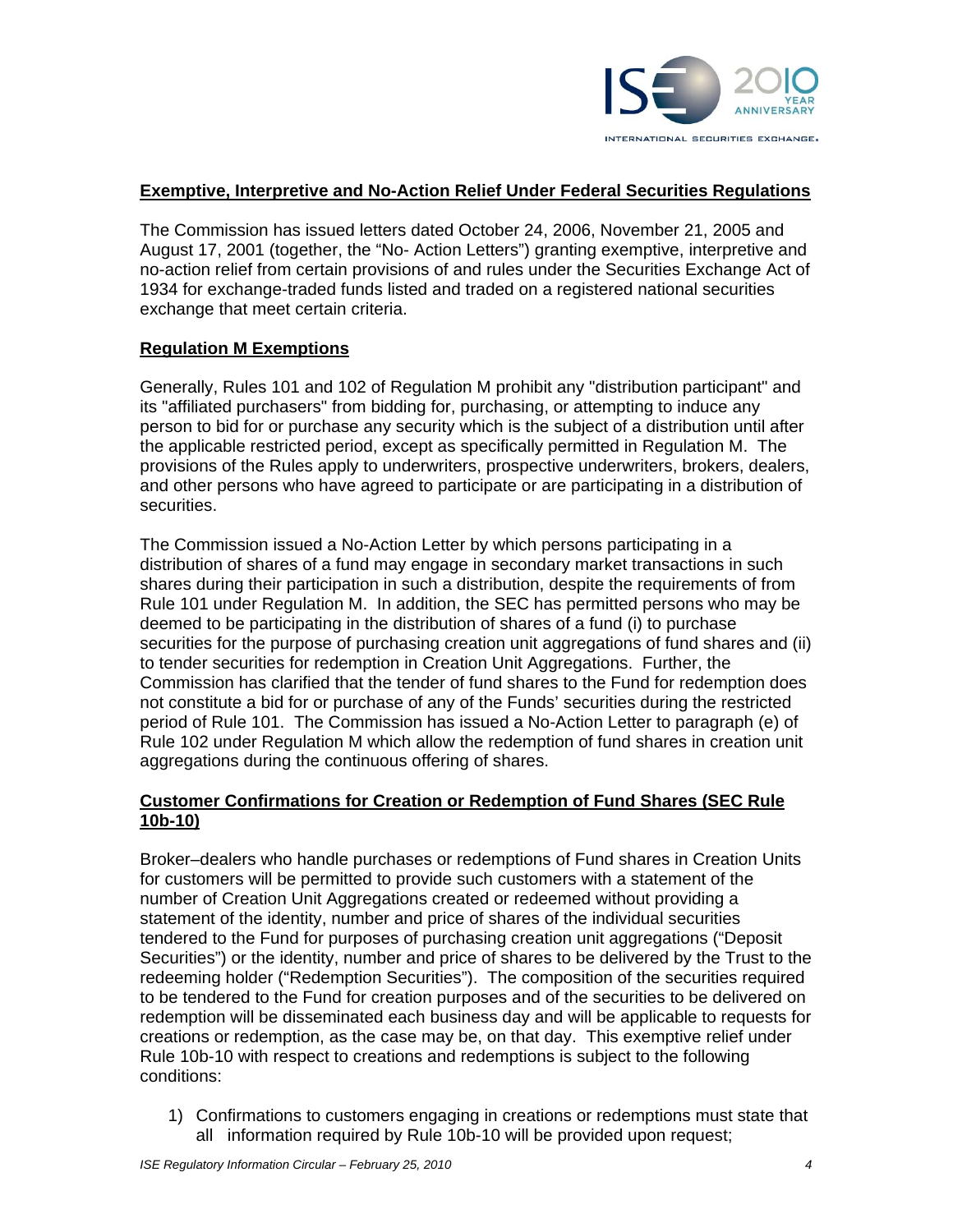

- 2) Any such request by a customer for information required by Rule 10b-10 will be filed in a timely manner, in accordance with Rule 10b-10(c);
- 3) Except for the identity, number and price of shares of the component securities of the Deposit Securities and Redemption Securities, as described above, confirmations to customers must disclose all other information required by Rule 10b-10(a).

### **SEC Rule 14e-5**

The Commission has permitted any person acting as a dealer-manager of a tender offer for a component security of fund (1) to redeem fund shares in creation unit aggregations from the issuer that may include a security subject to such tender offer and (2) to purchase fund shares during such tender offer. In addition, a No-Action has been issued under Rule 14e-5 states that if a broker-dealer acting as a dealer-manager of a tender offer for a security of the Fund purchases or arranges to purchase such securities in the secondary market for the purpose of tendering such securities to purchase one or more creation unit aggregations of shares, it must be made in conformance with the following:

- i. such bids or purchases are effected in the ordinary course of business, in connection with a basket of 20 or more securities in which any security that is the subject of a distribution, or any reference security, does not comprise more than 5% of the value of the basket purchased; or
- ii. purchases are effected as adjustments to such basket in the ordinary course of business as a result of a change in the composition of the underlying index; and
- iii. such bids or purchases are not affected for the purpose of facilitating such tender offer.

#### **Section 11(d)(1); SEC Rules 11d1-1 and 11d1-2**

Section 11(d)(1) of the Act generally prohibits a person who is both a broker and a dealer from effecting any transaction in which the broker-dealer extends credit to a customer on any security which was part of a new issue in the distribution of which he participated as a member of a selling syndicate or group within thirty days prior to such transaction. The Commission has clarified that Section 11(d)(1) does not apply to broker-dealers that are not authorized participants (and, therefore, do not create creation unit aggregations) that engage in both proprietary and customer transactions in shares of a fund in the secondary market, and for broker-dealer authorized participants that engage in creations of creation unit aggregations. This relief is subject to specific conditions, including the condition that such broker-dealer (whether or not an authorized participant) does not, directly or indirectly, receive from the fund complex any payment, compensation or other economic incentive to promote or sell the shares of a fund to persons outside the fund complex, other than non-cash compensation permitted under NASD Rule 2830 (I)(5)(A), (B) or (C). See letter dated November 22, 2005 from Brian A Bussey, Assistant Chief Counsel, SEC Division of Market Regulation, to Barclays Global Investors, N.A., dated November 22, 2005. The Commission has issued a No-Action Letter under Section 11(d)(1) of the Act states that broker-dealers may treat shares of a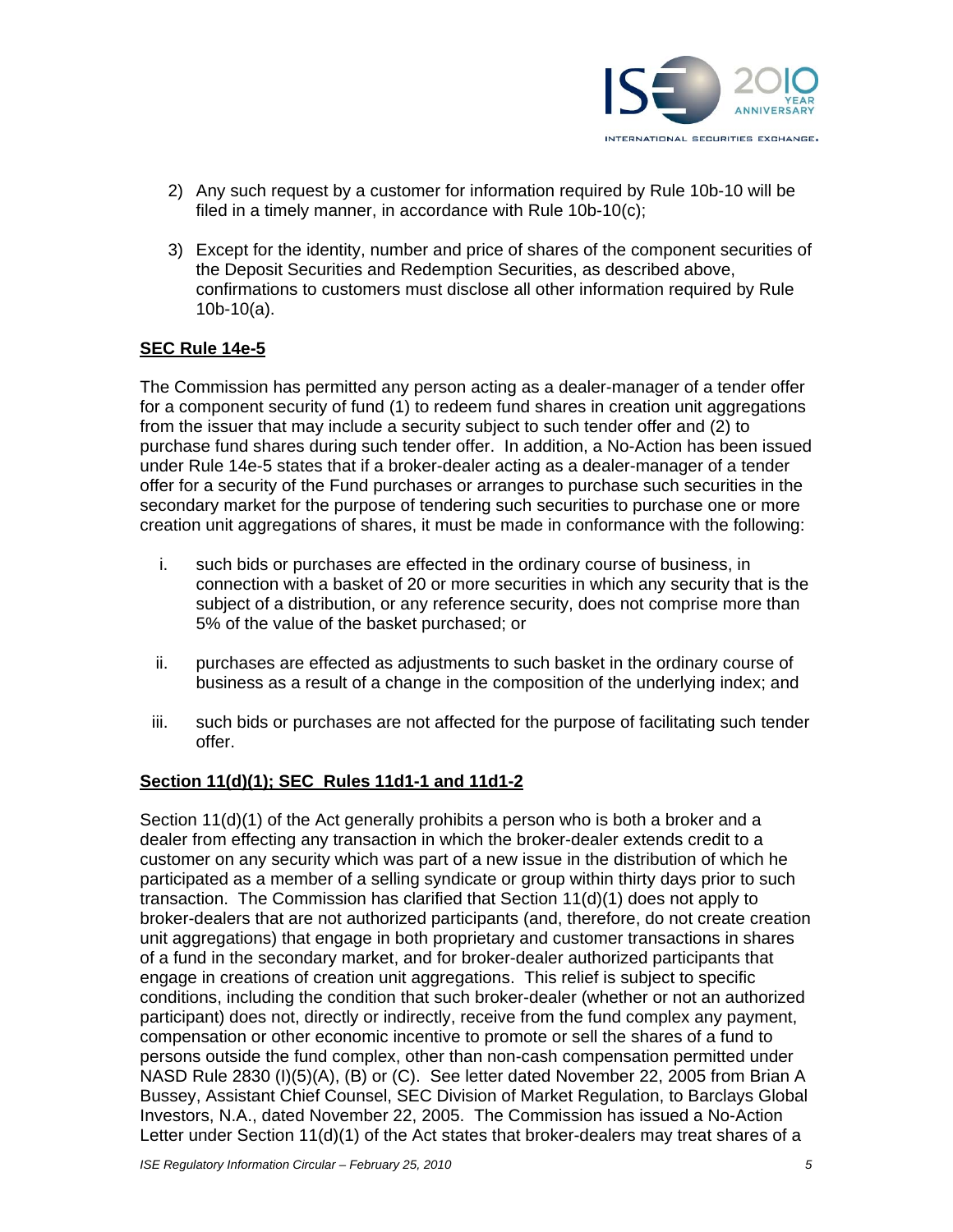

fund, for purposes of Rule 11d1-2, as "securities issued by a registered open-end investment company as defined in the Investment Company Act" and thereby extend credit or maintain or arrange for the extension or maintenance of credit on shares that have been owned by the persons to whom credit is provided for more than 30 days, in reliance on the exemption contained in the rule.

#### **SEC Rules 15c1-5 and 15c1-6**

The Commission has issued a No-Action letter with respect to Rule 15c1-5 and Rule 15c1-6 as to the required disclosure of control by a broker or dealer with respect to creations and redemptions of fund shares and secondary market transactions therein.

**This Regulatory Information Circular is not a statutory Prospectus. Equity EAMs should consult the Trust's Registration Statement, SAI, Prospectus and the Fund's website for relevant information.**